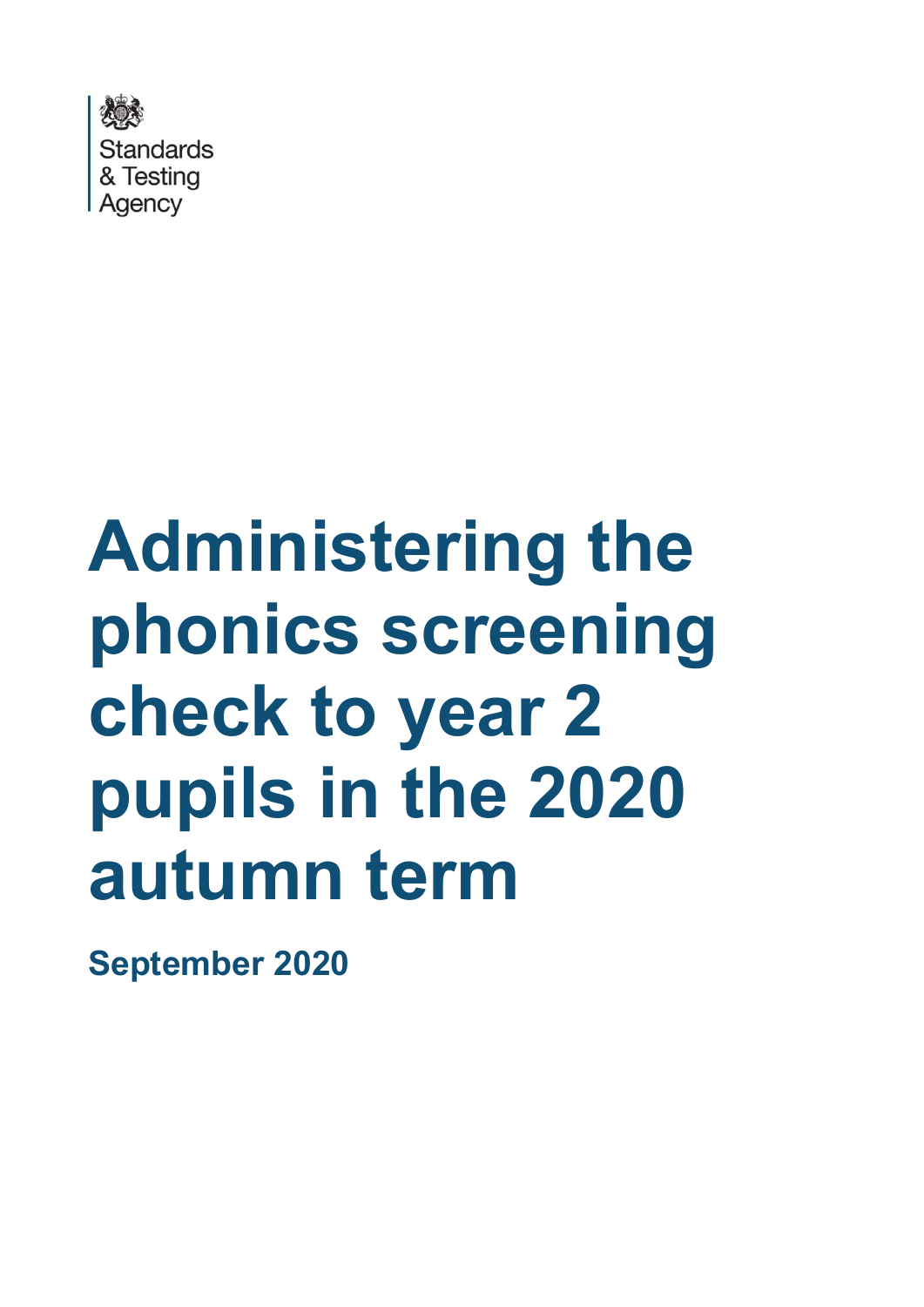# **Contents**

| 1 Introduction                              | 3              |
|---------------------------------------------|----------------|
| 2 Responsibilities                          | 4              |
| 2.1 Headteachers' responsibilities          | 4              |
| 2.2. Local authorities' responsibilities    | 4              |
| 3 Participating pupils                      | 5              |
| 3.1 Pupils who should take the check        | 5              |
| 3.2 Pupils who should not take the check    | 5              |
| 4 Check materials                           | $\overline{7}$ |
| 4.1 Adapting check materials                | $\overline{7}$ |
| 4.2 Braille versions                        | $\overline{7}$ |
| 5 Preparing to administer the check         | 8              |
| 5.1 Administration period                   | 8              |
| 5.2 Check administrators                    | 8              |
| 5.3 Preparing rooms                         | 8              |
| 5.4 Access arrangements                     | 8              |
| 6 Administering the check                   | 11             |
| 6.1 Assistance                              | 12             |
| 6.2 Problems or queries during the check    | 12             |
| 6.3 Completing the answer sheet             | 12             |
| 6.4 Scoring the check                       | 13             |
| 7 After the check                           | 14             |
| 7.1 Providing data to local authorities     | 14             |
| 7.2 Submitting data to DfE                  | 15             |
| 7.3 How DfE will use data                   | 15             |
| 7.4 Reporting results to parents            | 15             |
| 7.5 Maintaining pupils' educational records | 15             |
| 8 Further information                       | 16             |
| 8.1 General enquiries                       | 16             |
| 8.2 Message us                              | 16             |
| 8.3 Maladministration                       | 16             |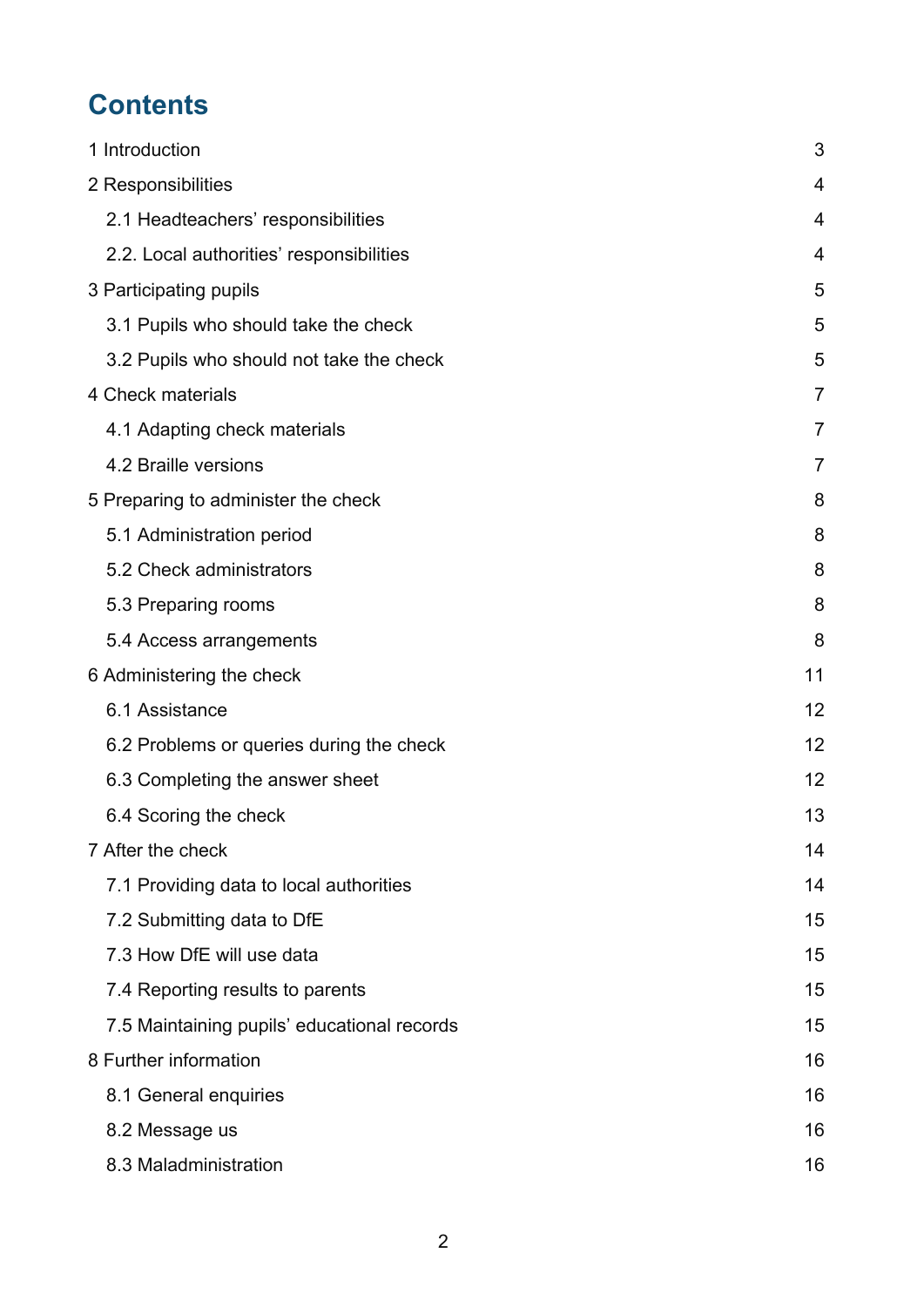# <span id="page-2-0"></span>**1 Introduction**

This guidance is for schools administering the phonics screening check to year 2 pupils during the second half of the 2020 autumn term.

The information is relevant to:

- school leaders, school staff and governing bodies in all maintained schools, academies and free schools
- maintained nursery schools that have eligible pupils
- local authorities (LAs)

## **1.1 Background**

Cancellation of the phonics screening check in June 2020 means incoming year 2 pupils did not take the check in year 1. In the 2020/21 academic year only, it is statutory for schools to administer a past version of the phonics screening check to year 2 pupils during the second half of the 2020 autumn term and return results to the LA.

Year 2 pupils who meet the expected standard in phonics in the autumn check will not be required to complete any further statutory assessments in phonics. Year 2 pupils who do not meet the expected standard in the autumn check will be expected to take the statutory check in June 2021, alongside year 1 pupils.

Year 3 pupils, who were due to take the statutory check in June 2020 (when they were in year 2), are not formally required to take the autumn check. Schools are expected to maintain a programme of support for these pupils but do not need to return phonics data for year 3 pupils to the LA.

| <b>Date</b>                            | <b>Action</b>                                                                                            |
|----------------------------------------|----------------------------------------------------------------------------------------------------------|
| Friday 23 October                      | Schools should order braille versions of the 2017, 2018 or<br>2019 phonics screening check, if required. |
| Second half of the<br>2020 autumn term | Schools must administer a past version of the phonics<br>screening check to year 2 pupils.               |
| By the end of the<br>2020 autumn term  | Schools must submit phonics results for their year 2 pupils to<br>the LA.                                |
| <b>22 January 2021</b>                 | Deadline for LAs to submit phonics data to DfE, via COLLECT.                                             |

# **1.2 Important dates**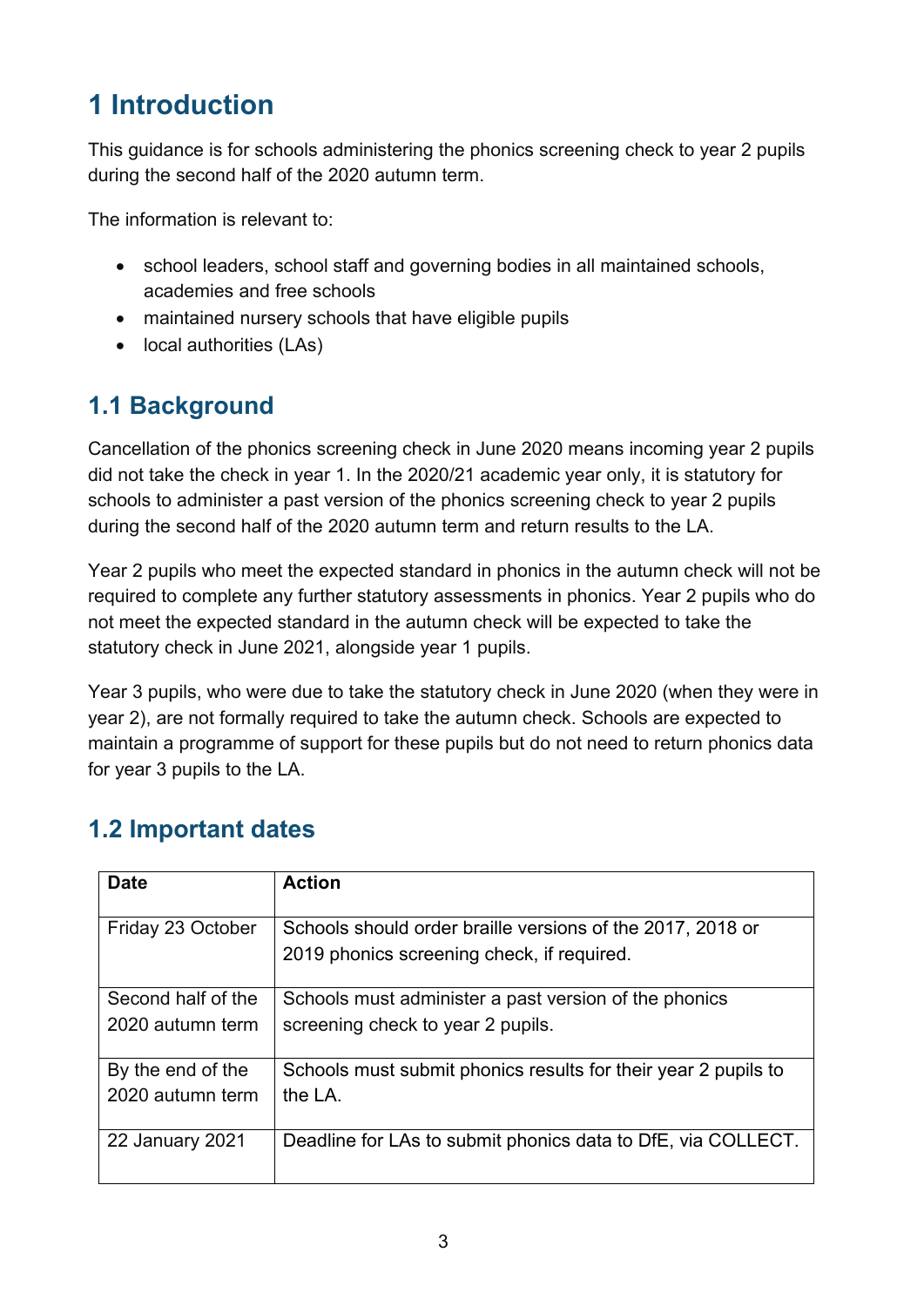# <span id="page-3-0"></span>**2 Responsibilities**

# <span id="page-3-1"></span>**2.1 Headteachers' responsibilities**

Headteachers at maintained schools and academies must:

- identify which pupils should take the autumn check
- consider whether any pupils will need braille versions and, if required, contact the national curriculum assessments helpline on 0300 303 3013 by Friday 23 October
- ensure all check administrators are appropriately trained
- ensure a past version of the check (from 2017, 2018 or 2019) is administered to each eligible pupil during the second half of the 2020 autumn term
- ensure pupils' responses are scored accurately and consistently
- ensure that any year 2 pupils who do not meet the expected standard in the autumn check continue to receive support in phonics, and take the statutory check in June 2021 (alongside year 1 pupils)
- submit check results to the LA for all eligible pupils by the end of the 2020 autumn term
- report any incident that affects the integrity of the autumn check results by contacting the national curriculum assessments helpline on 0300 303 3013 as soon as possible

Headteachers do not need to complete a separate headteacher's declaration form (HDF) for the autumn check. The phonics screening check HDF submitted by schools in June 2021 will cover both checks.

# <span id="page-3-2"></span>**2.2. Local authorities' responsibilities**

Responsibilities include:

- ensuring training and advice is available to schools on all aspects of the check
- following the phonics data collection and submission quidance<sup>[1](#page-3-3)</sup> to collect results from schools, quality assure and submit data to DfE for checks administered in the 2020 autumn term

LAs should not conduct monitoring visits to schools administering the autumn check.

<span id="page-3-3"></span><sup>1</sup> www.gov.uk/guidance/phonics-screening-check-data-collection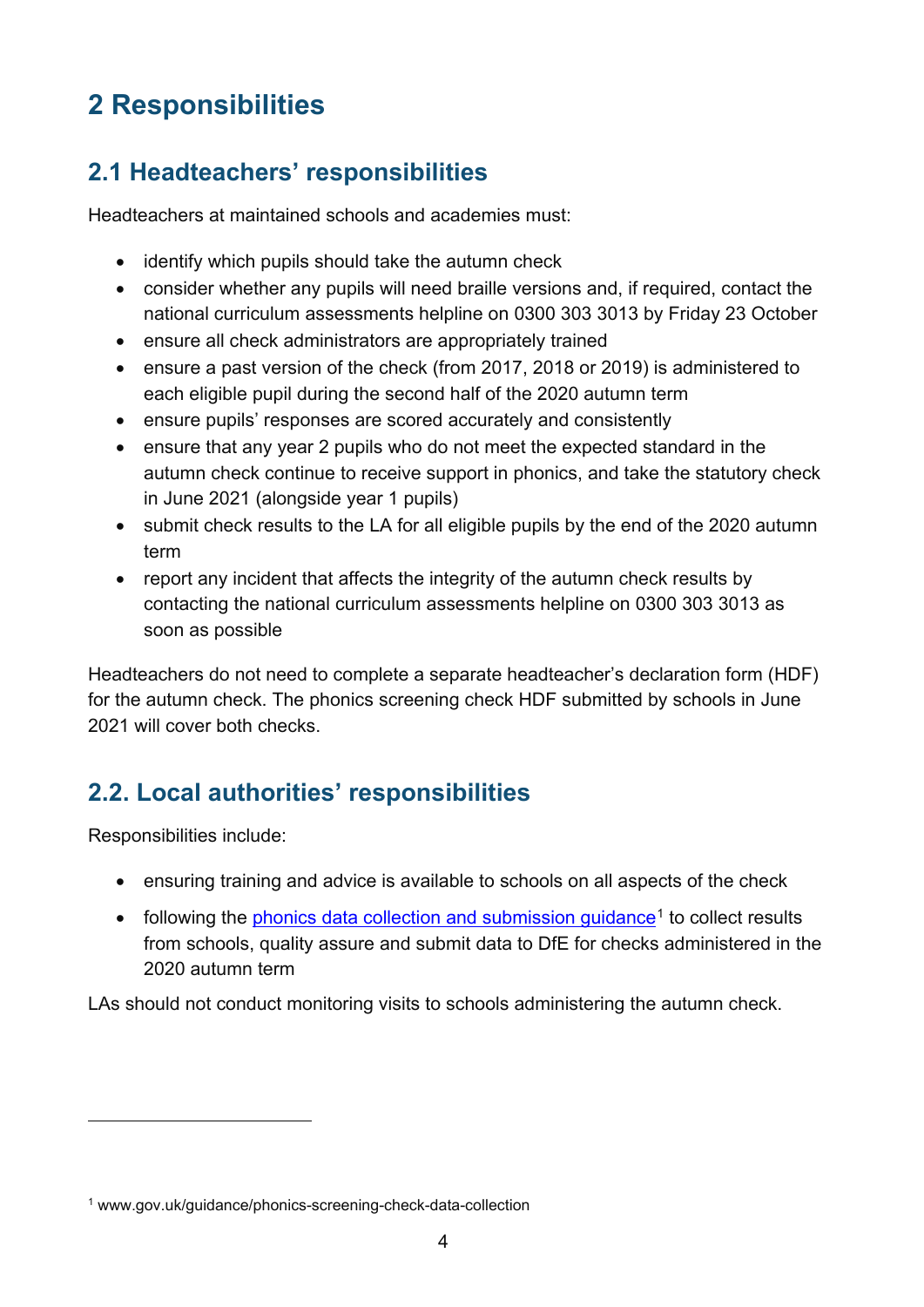# <span id="page-4-0"></span>**3 Participating pupils**

## <span id="page-4-1"></span>**3.1 Pupils who should take the check**

With some exceptions (see section 3.2), all pupils who will reach the age of 7 by the end of the 2020/21 academic year must take the check in the autumn 2020 term (most pupils will be in year 2).

## <span id="page-4-2"></span>**3.2 Pupils who should not take the check**

Headteachers may decide it is not appropriate for a pupil to take the check. Where this is the case, you must explain this to the pupil's parents. If appropriate, you should provide the parents with documentary evidence to support your decision and explain how you are helping the pupil to learn to decode using phonics. The headteacher's decision regarding participation is final.

You may want to provide a similar experience for pupils who will not formally participate in the check. You could do this by modifying the practice sheet to include only single letters or simple 2-letter blends so they can demonstrate their skills.

Schools must submit data for all year 2 pupils including those who do not take the autumn check. Pupils who do not take the check should be marked as 'D' (headteacher decided it was inappropriate for the pupil to take the check).

#### **Pupils working below the standard**

If a pupil has shown no understanding of grapheme-phoneme correspondences, they should not participate in the check.

#### **Pupils for whom English is an additional language**

If a pupil has limited fluency in English, you may decide they should not take the check. If a pupil has recently moved to the country and is unable to understand letters and sounds in English, they should not take the check.

#### **Pupils who use British Sign Language**

You should consider whether it is appropriate for pupils to take the check if they use British Sign Language (BSL) or other sign-supported communication to spell out individual letters, but are not using phonics in the sense of linking letters and sounds.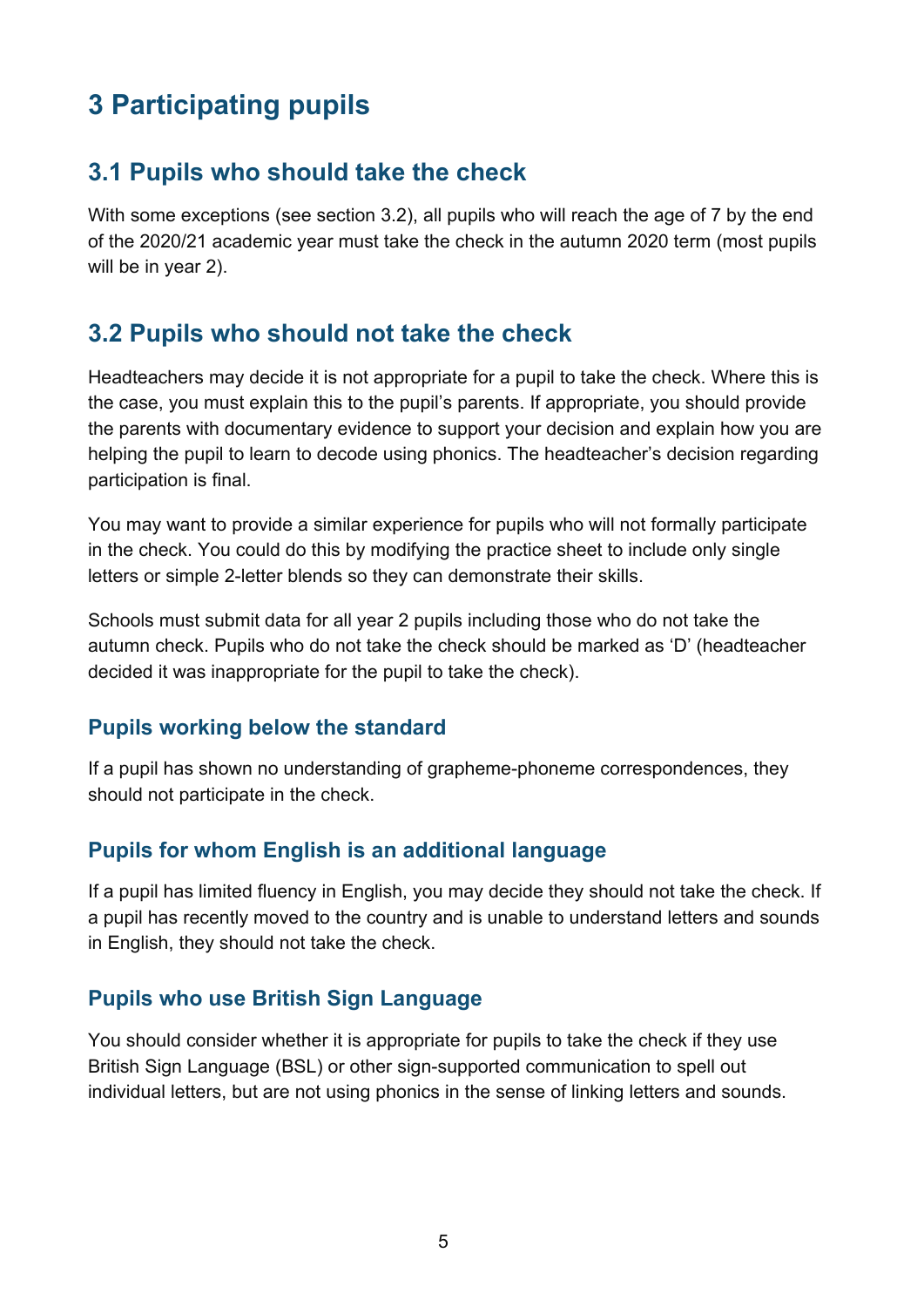#### **Pupils who are mute or selectively mute**

Pupils who are mute, or selectively mute, are unable to participate in the check if they do not give verbal responses in school. They may be able to identify the words but will not be able to demonstrate that knowledge by speaking the answers aloud.

Selectively mute pupils may demonstrate their knowledge at home informally with a family member who can discuss the outcome with the teacher. This arrangement will ensure the pupil has had a similar experience to their peers and gives them an opportunity to demonstrate their skills.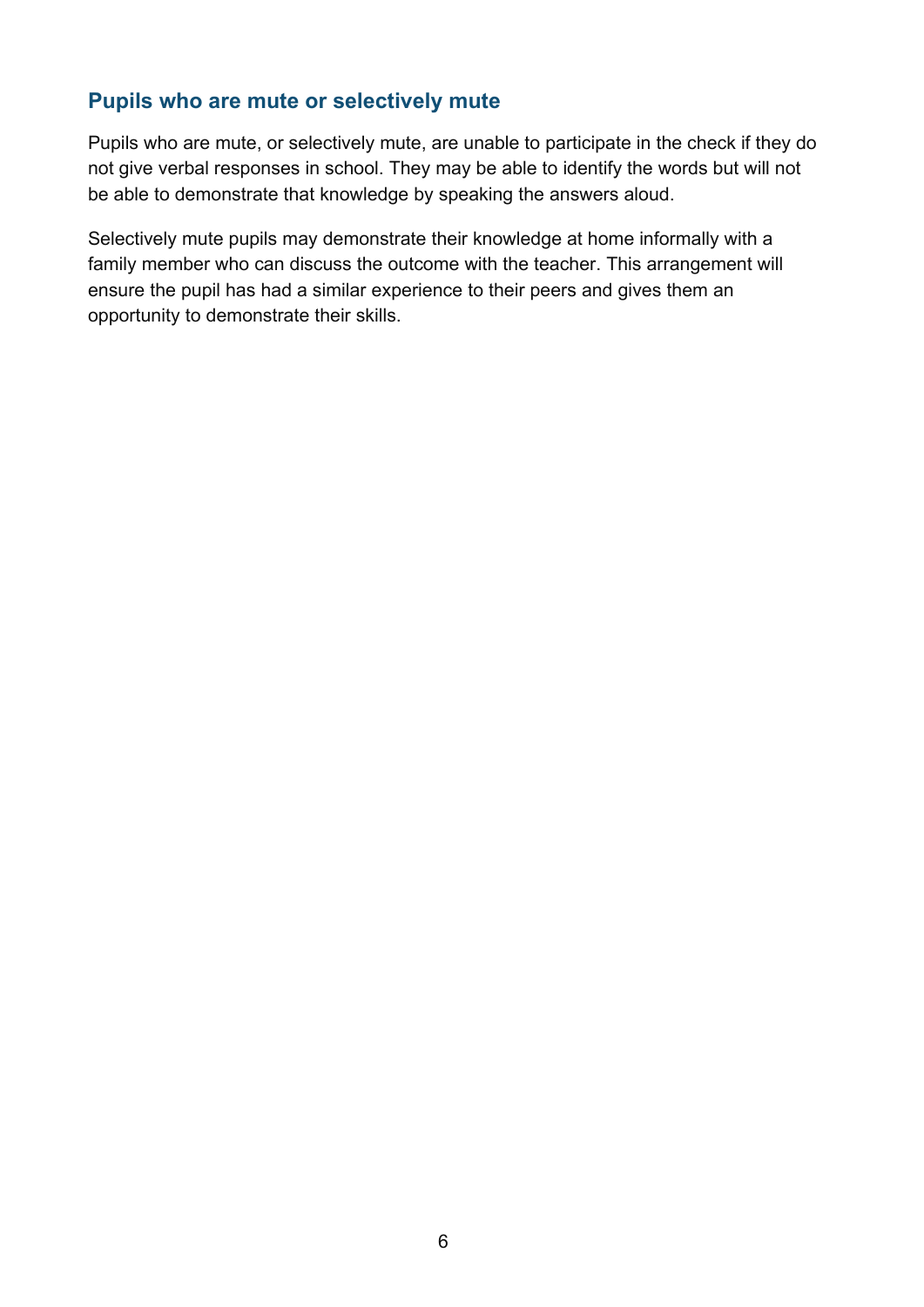# <span id="page-6-0"></span>**4 Check materials**

Schools can choose from the [past phonics screening check materials](https://www.gov.uk/government/collections/national-curriculum-assessments-practice-materials#phonics-screening-check-resources)<sup>[2](#page-6-3)</sup> used in 2017. 2018 and 2019.

If pupils have already seen all the past materials available, schools should choose the version that the pupils are least familiar with or the version that they completed the longest time ago.

Schools can use check materials from different years for pupils in the same cohort, if required.

## <span id="page-6-1"></span>**4.1 Adapting check materials**

The standard check materials are provided in font 'Sassoon Infant', style 'regular' and size '60'. Most pupils will use standard versions of the phonics screening check, but you may need to adapt check materials to meet pupils' specific needs.

Schools can download modified check materials from GOV.UK. This includes Word versions with colour images, Word versions with black and white images, and Word versions without images. The materials are designed so that schools can modify them to meet the needs of individual pupils and their own approach to teaching phonics.

Examples of modifications may include:

- changing the font
- changing the font size
- having fewer words per page
- using coloured overlays (if this is normal classroom practice)

#### <span id="page-6-2"></span>**4.2 Braille versions**

You can order braille versions, if required, by contacting the national curriculum assessments helpline on 0300 303 3013.

<span id="page-6-3"></span><sup>2</sup> www.gov.uk/government/collections/national-curriculum-assessments-practice-materials#phonicsscreening-check-resources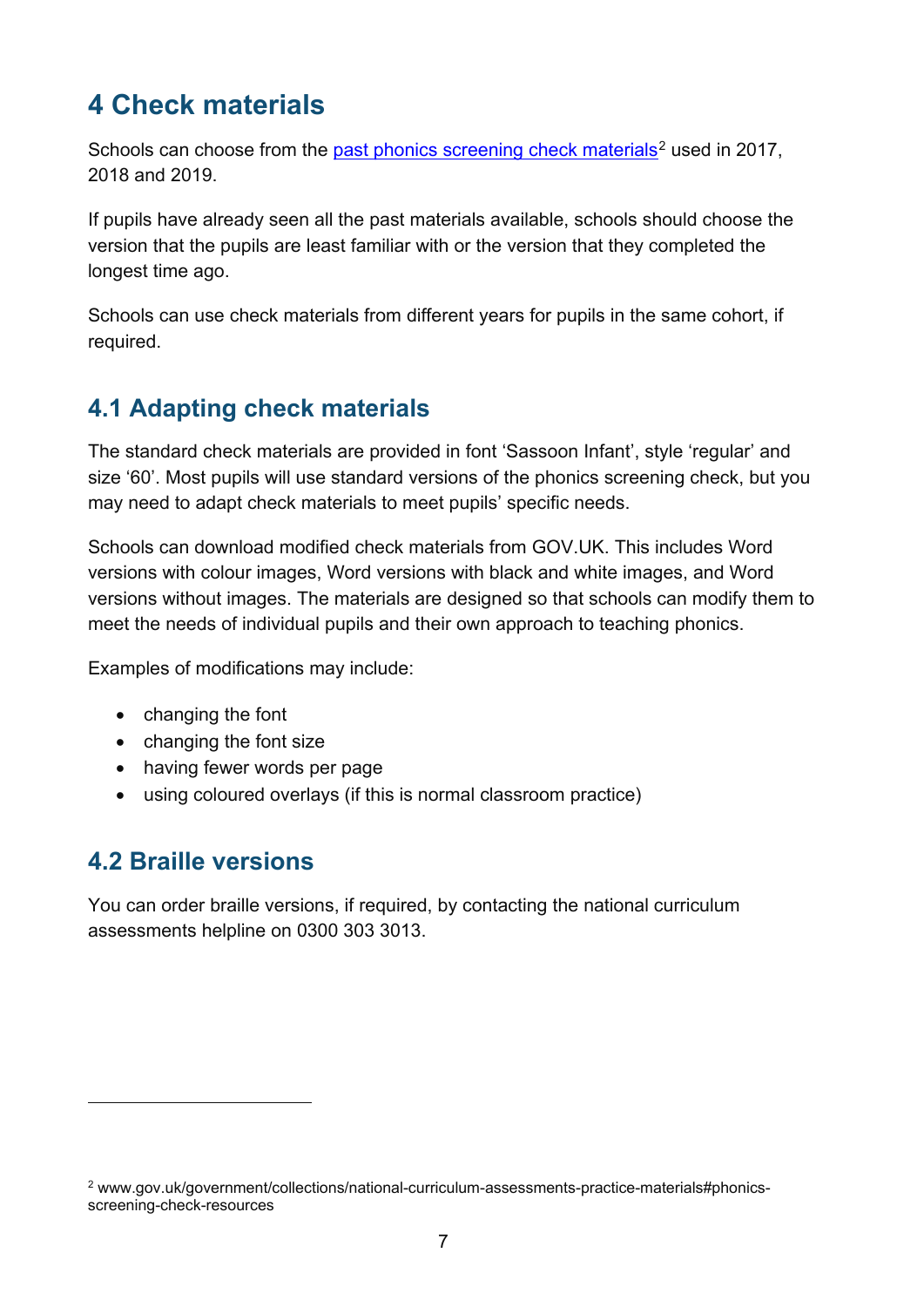# <span id="page-7-0"></span>**5 Preparing to administer the check**

### <span id="page-7-1"></span>**5.1 Administration period**

Schools have flexibility to decide when they administer the check within the second half of the 2020 autumn term (between the October half term and Christmas).

Pupils in the same cohort can take the check on different days. If a pupil is absent when the rest of the cohort takes the check, schools can administer the check to the pupil at any point up until the end of the 2020 autumn term. Any pupil who is absent from school for this entire period should be recorded as 'A' (absent) in the results data. This pupil would then be eligible to take the statutory check in June 2021.

#### <span id="page-7-2"></span>**5.2 Check administrators**

A member of staff who is trained in phonics and has experience delivering phonics sessions to pupils must administer the check on a one-to-one basis. The role requires professional judgement about which responses are correct. The check administrator should be known to the pupils but must not be a relative, carer or guardian of the pupil taking the check. The check should not be administered by a teaching assistant or a higher-level teaching assistant, unless they are trained in phonics and have experience delivering phonics sessions to pupils.

Check administrators should familiarise themselves with the [training video](http://www.gov.uk/government/publications/phonics-screening-check-sample-materials-and-training-video)<sup>[3](#page-7-5)</sup> to understand how to score the check consistently.

#### <span id="page-7-3"></span>**5.3 Preparing rooms**

Administer the check in an area that is quiet and well lit. Displays or materials that could help pupils should be removed or covered for the duration of the check. If more than one adult is administering the check to pupils at the same time, you may need an additional room to ensure pupils taking the check do not disturb or distract one another.

#### <span id="page-7-4"></span>**5.4 Access arrangements**

You may need to adapt the check for some pupils. Adjustments must be based on normal classroom practice for pupils with specific needs. You do not need to request

<span id="page-7-5"></span><sup>3</sup> www.gov.uk/government/publications/phonics-screening-check-sample-materials-and-training-video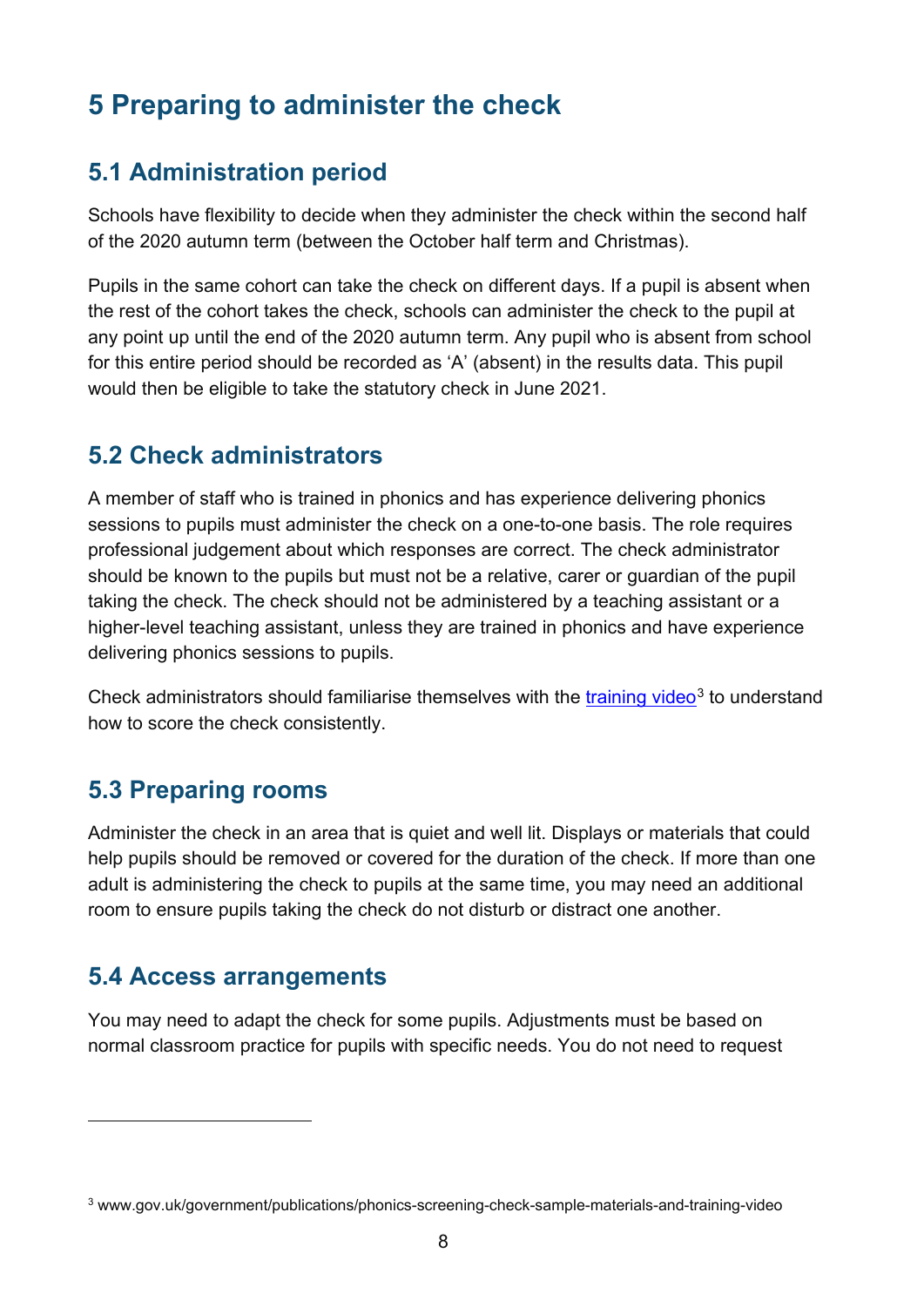permission to make adaptations, but you should ensure that any modifications do not advantage or disadvantage pupils.

Adjustments may be appropriate for pupils:

- for whom provision is being made in school under special educational needs (SEN) support and whose learning difficulty or disability significantly affects access to the check
- with an education, health and care (EHC) plan
- with a disability (as defined in section  $6(1)$  of the [Equality Act 2010](http://www.legislation.gov.uk/ukpga/2010/15/section/6)<sup>4</sup>) that does not give rise to a special educational need but requires alternative access arrangements
- who are unable to sit and work for a sustained period because of a disability or behavioural, emotional or social difficulty

It is not possible to list all the circumstances in which pupils may need adaptations. If you need to discuss access arrangements to meet a pupil's specific needs, you should use 'Message us' in the 'Available activity' section of the Primary Assessment Gateway. For general enquiries you should contact the national curriculum assessments helpline.

#### **Rest breaks**

The check is not timed but we expect it will take each pupil between 4 and 9 minutes to complete. You should give pupils enough time to respond to each word.

If you believe a pupil will find it difficult to concentrate, or may experience fatigue during the check, you may use rest breaks to make it more manageable. Rest breaks can be given whenever they are needed.

When planning for the check, consider when it would be most appropriate for the pupil to take a break. If the pupil is likely to need a rest break more frequently than between the 2 sections of the check, or at the end of a page, we recommend you modify the materials so there are fewer words on each page.

The pupil should be kept separate from the rest of the cohort during a rest break. The check should be completed on the same day.

#### **Cued speech**

If the pupil is familiar with cued speech, it can be used by a professional skilled in its use and by the deaf pupil to make their responses clear for all words. If the deaf pupil would

<span id="page-8-0"></span><sup>4</sup> www.legislation.gov.uk/ukpga/2010/15/section/6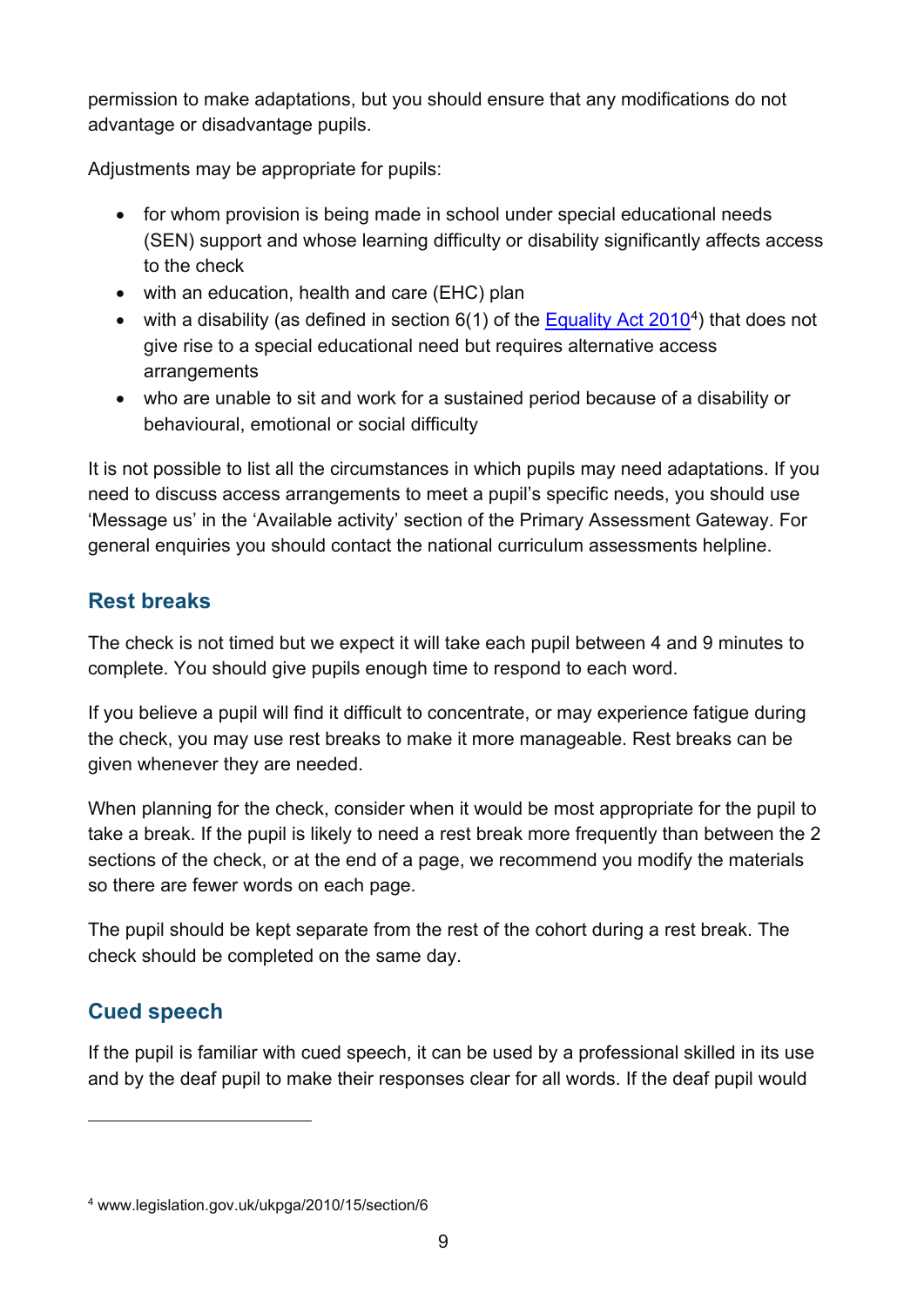prefer to speak the words, then cued speech should be used to help clarify what sounds they were aiming for.

#### **Visual phonics**

These techniques can be used to help pupils make their responses clear if this is normal classroom practice.

#### **Sound buttons**

If a pupil uses sound buttons to help them decode words as part of normal classroom practice, they may use them during the check.

You must give the pupil a clean copy of the check so they can mark the sound buttons against the graphemes themselves. You must not mark the graphemes for the pupil.

#### **Readers**

Readers are not allowed.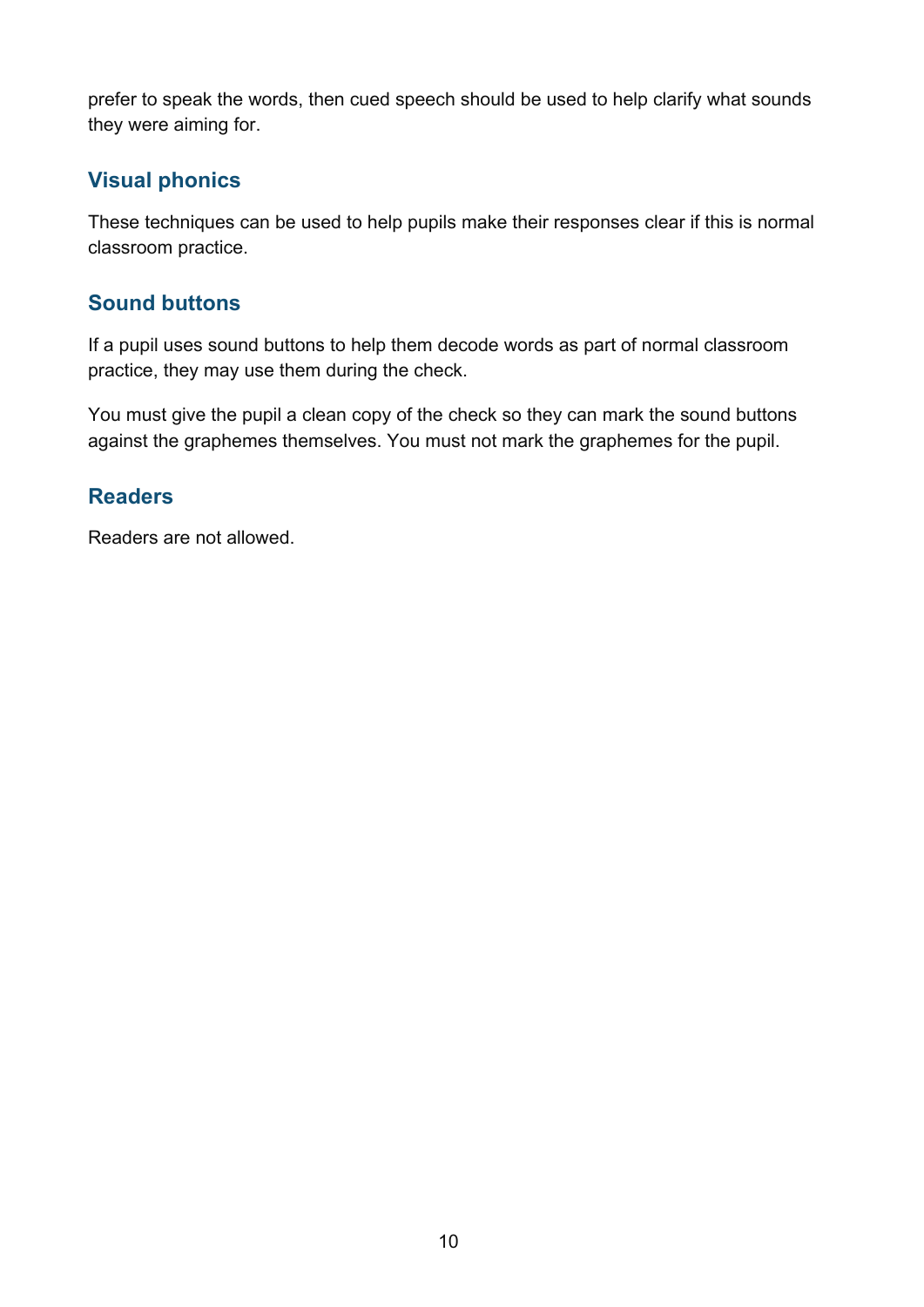# <span id="page-10-0"></span>**6 Administering the check**

You should introduce the check as consistently as possible, bearing in mind some pupils may require more explanation to understand the instructions.

The standard check materials include a double-sided practice sheet with 4 pseudo-words and 4 real words on each side. You can use this to familiarise pupils with the check. If a pupil is struggling to decode the words on the practice sheet, you should stop and discuss with your headteacher whether that pupil should participate in the check.

The following text provides an example of how you could introduce the check:

"In this activity, I am going to ask you to read some words aloud.

You may have seen some of the words before and others will be new to you.

You should try to read each word but do not worry if you cannot. If it helps you, you may sound out the letters before trying to say the word.

This practice sheet shows you what the words will look like.

Have a go at reading these 4 words aloud, which you should have come across before [in, at, beg, sum].

The words on this side [turn over practice sheet] are not real words. They are names for types of imaginary creatures. You can see a picture of the creature next to each word.

Can you read out the words on this page for me? [ot, vap, osk, ect]

Now you are going to start reading out the words in this booklet and I am going to write down what you say on my sheet.

In this booklet, there are 4 words on each page. I will tell you at the start of each page whether they are real words that you may have seen before or names for types of imaginary creatures.

The first page has names for types of imaginary creatures, and you can see their pictures.

Can you start reading the words to me?"

It is important to tell the pupil whether they are real words or types of imaginary creatures on each page.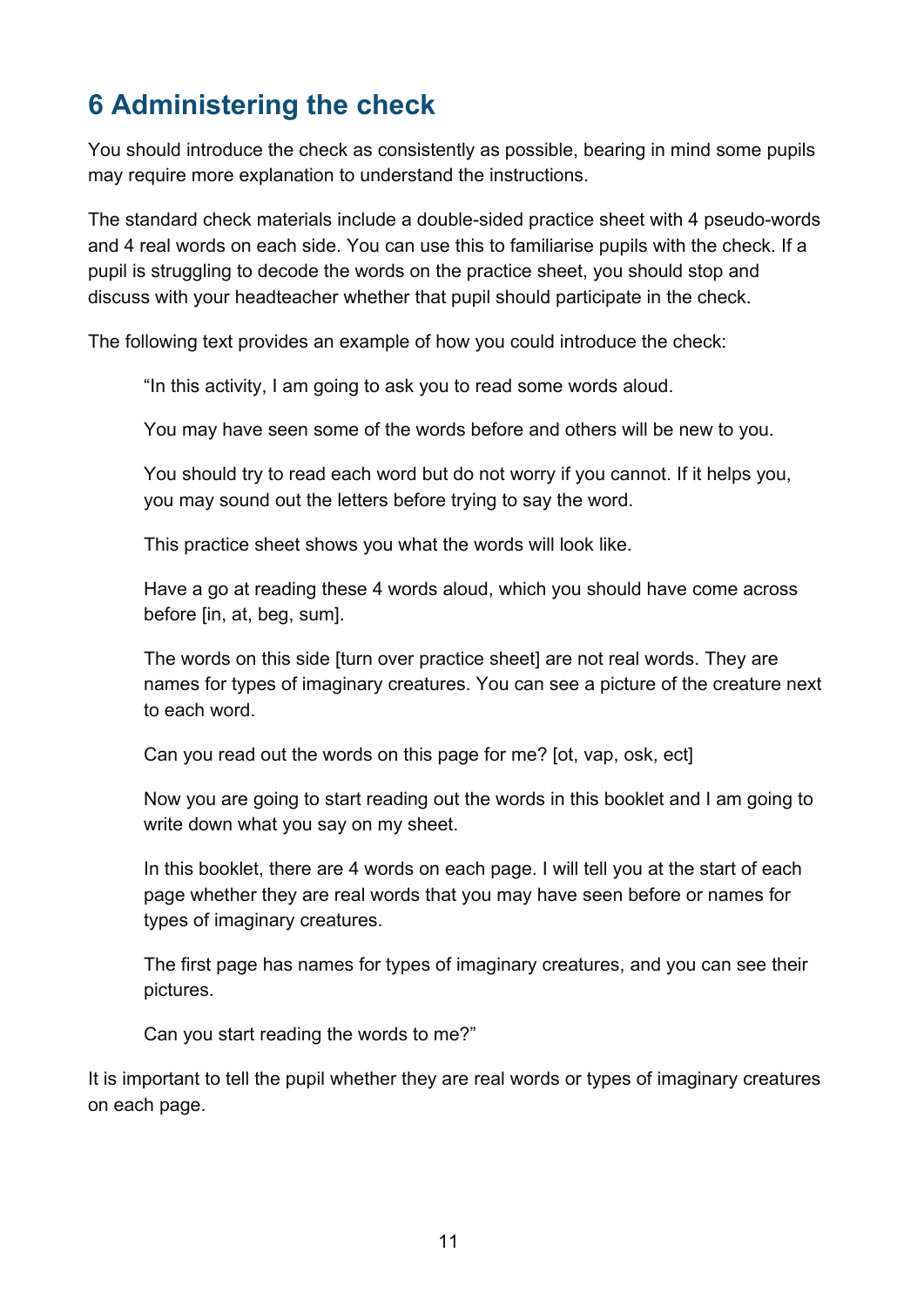## <span id="page-11-0"></span>**6.1 Assistance**

You must ensure that nothing you say, or do, during the check could be interpreted as giving pupils an advantage.

If a pupil is likely to be confused by the standard introduction, you may develop your own. Your instructions may refer to the practice words but must not refer to words within the check itself.

You can point to whole words to indicate which word comes next, but you must be careful not to point to the words in a way that indicates how to decode them. For example, avoid pointing from left to right or hovering over letters.

During the practice, you can give further guidance to ensure pupils understand the task. For example, you may remind the pupil that the word must be blended, guidance which would not be allowed during the check itself.

Pupils should be given as long as necessary to respond to a word, although in most cases 10 seconds should be enough. You should not indicate whether a pupil has decoded a word correctly during the check, but you may offer encouragement. You should decide when it is appropriate to tell the pupil to move onto the next word, taking care not to do so while they are still trying to decode the word.

### <span id="page-11-1"></span>**6.2 Problems or queries during the check**

Most pupils should be able to attempt all words in the check. However, it is important that they do not become distressed or have a negative experience. If a pupil is struggling, you should consider stopping the check before the end.

Similarly, if a pupil is showing signs of fatigue, you should consider using a rest break. If a pupil needs frequent, lengthy rest breaks, think about stopping the check completely. When making the decision to stop, ensure that the pupil has been given a full opportunity to show what they can do. If the check is stopped before the end, you should report the pupil's score for what they have attempted.

## <span id="page-11-2"></span>**6.3 Completing the answer sheet**

You should use the answer sheets to record each pupil's responses during the check so that you have an accurate record of how many words a pupil read correctly.

You can also use them to record your own comments, for example any graphemes a pupil did not recognise or when blending was difficult. This may help you plan future phonics teaching.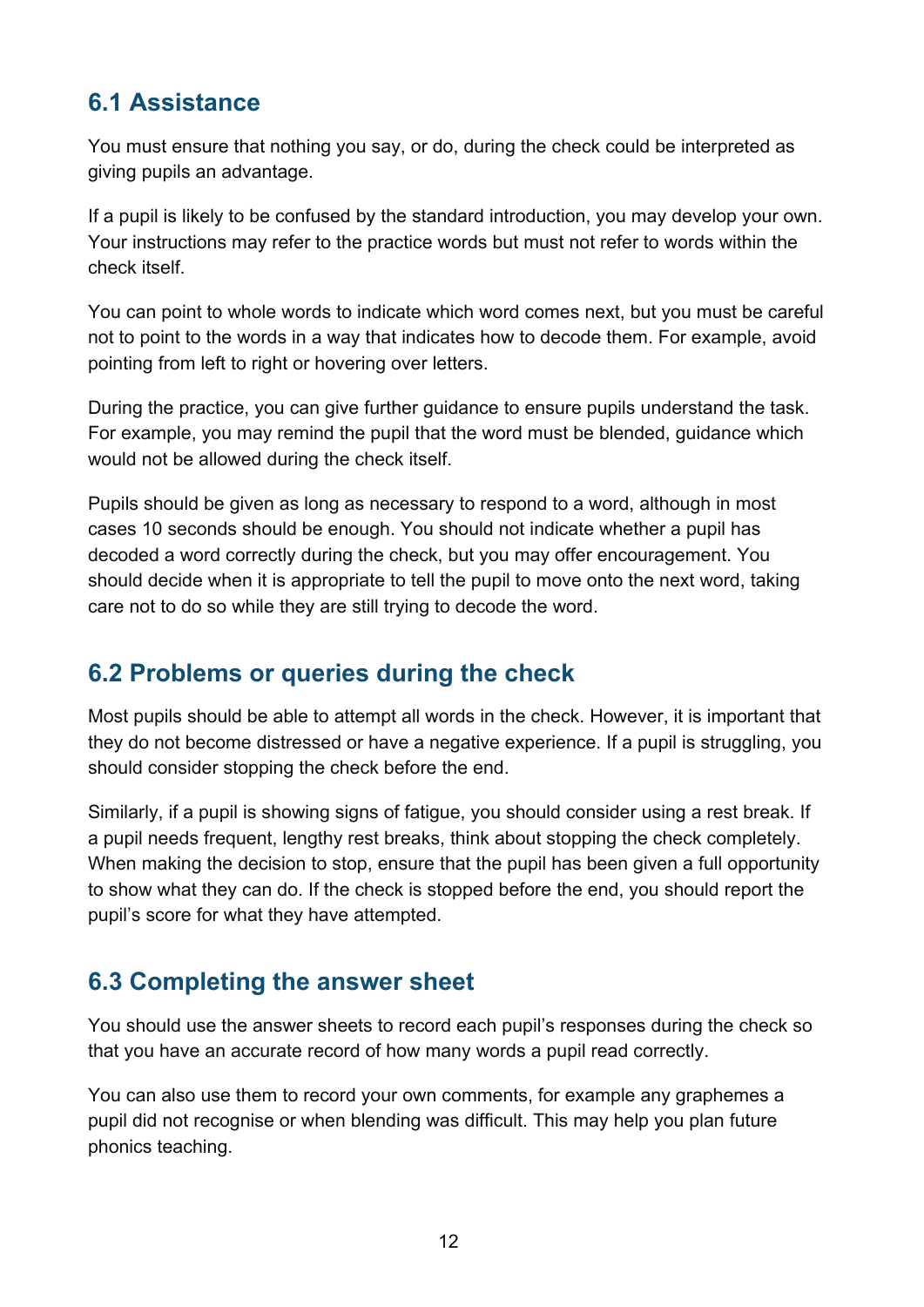# <span id="page-12-0"></span>**6.4 Scoring the check**

Instructions for scoring the check are included with the check materials. You should score the check as the pupil says each word. Make a record on the answer sheet of whether the pupil said each word correctly, or not. When scoring the check, you should consider:

- if a pupil sounds out the phonemes but does not blend the word, they must not be prompted to do so, and this must be scored as incorrect
- pupils may elongate phonemes but if they leave gaps between phonemes and do not blend them, this must be scored as incorrect
- alternative pronunciations must be considered when deciding whether a response is correct – for real words, inappropriate grapheme-phoneme correspondences must be marked as incorrect (for example, reading 'blow' to rhyme with 'cow' would be incorrect)
- alternative pronunciations of graphemes will be allowed in pseudo-words the scoring guidance gives some alternative pronunciations, but the list of acceptable pronunciations is not exhaustive
- a pupil's accent should be considered when deciding whether a response is acceptable and there must be no bias for or against a pupil with a particular accent
- any pronunciation difficulties should be considered when deciding whether a response is acceptable – for example, a pupil unable to form the 'th' sound who instead usually says 'f' should have this scored as correct
- if a pupil shows their ability to decode by revising an attempt, this should be marked as correct – however, pupils must not be prompted to 'have another go' and the final attempt must be scored, even if this is incorrect and a previous attempt had been correct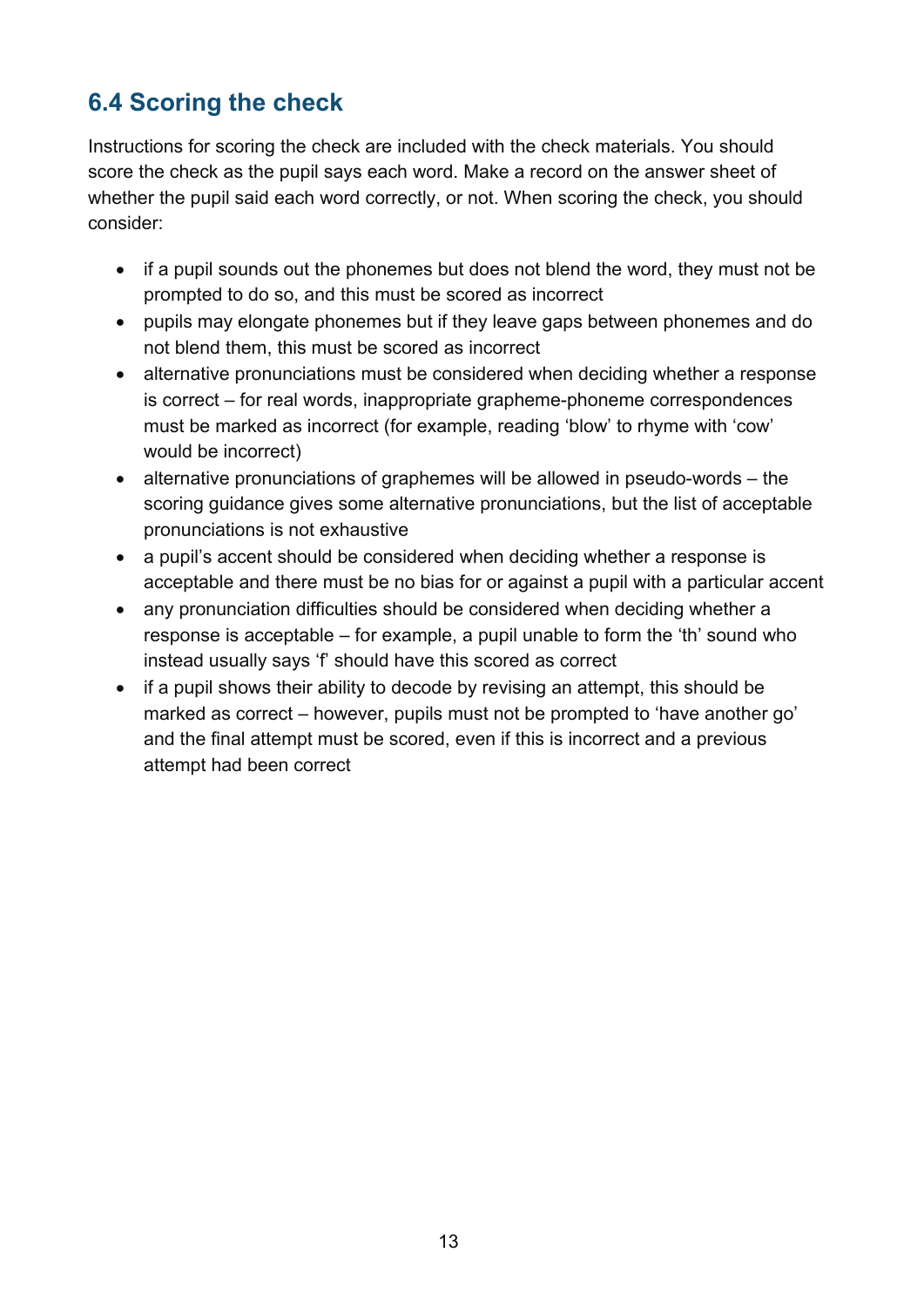# <span id="page-13-0"></span>**7 After the check**

The data collection process for the autumn check has been designed to mirror the existing summer collection process, to minimise change for schools and LAs.

## <span id="page-13-1"></span>**7.1 Providing data to local authorities**

Schools must report their pupils' check results to the LA by the end of the 2020 autumn term. Data must be submitted for all year 2 pupils who are eligible to take the check, using the following codes:

| <b>Description</b>                                                           | <b>What to record</b>                     |
|------------------------------------------------------------------------------|-------------------------------------------|
| Pupil took the check                                                         | Score – record in the phonics mark field  |
| Absent                                                                       | $A$ – record in the phonics outcome field |
| Headteacher decided it was not<br>appropriate for pupil to take the<br>check | $D$ – record in the phonics outcome field |
| Pupil has left the school                                                    | $L$ – record in the phonics outcome field |
| Check subject to maladministration                                           | $Q$ – record in the phonics outcome field |

In 2017, 2018 and 2019, the threshold mark was 32. Schools and LAs do not need the threshold mark when submitting data as the system will convert the pupil's score to an outcome (whether they met the expected standard).

Management information system (MIS) suppliers have been advised of the data requirements for the autumn check. Your LA or MIS supplier, depending on local arrangements, may offer support for these systems.

#### **Pupils who change schools**

If an eligible pupil changes school:

- before the October half term the receiving school should assess the pupil and submit data for them
- after the October half term the receiving school should find out whether the pupil has already taken the autumn check (if not, they should assess the pupil and submit data for them)
- after taking the check their result should be submitted by the school where they took the check and be provided to the new school in the common transfer file (CTF)
- during the Christmas holiday the previous school should have assessed the pupil and should include the pupil in their data submission to the LA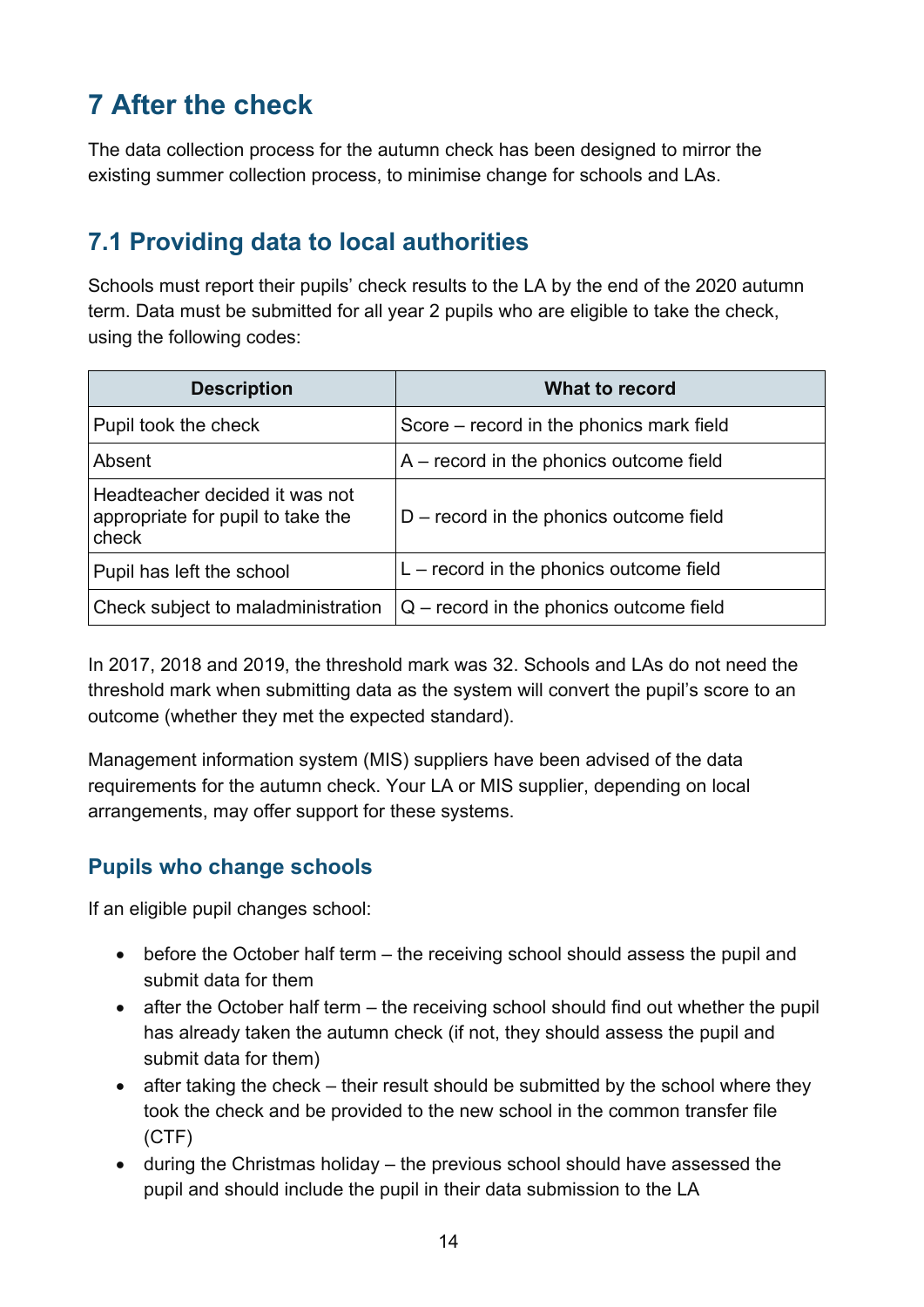# <span id="page-14-0"></span>**7.2 Submitting data to DfE**

LAs must submit their schools' check results to DfE using [COLLECT](https://sa.education.gov.uk/)<sup>[5](#page-14-4)</sup> between 7 December 2020 and 22 January 2021.

## <span id="page-14-1"></span>**7.3 How DfE will use data**

Data from the autumn check will be used by DfE to determine which eligible pupils have not met the expected standard in phonics by the end of the 2020 autumn term, and are therefore expected to take the statutory check in June 2021 (alongside year 1 pupils). These aggregated results will be used to create the school-level 'expected lists' provided to LAs to help inform their monitoring of the June 2021 check.

Pupil level results will be added to the National Pupil Database (NPD) as the record of the relevant pupil's phonics assessment.

Data from the autumn check will not be added to Analyse School Performance or reported in national statistics, but schools should use the assessment outcomes to help inform their own teaching and support to pupils.

## <span id="page-14-2"></span>**7.4 Reporting results to parents**

Headteachers must report pupils' results to parents in their annual reports. This should include whether their child has met the expected standard to ensure they are aware of their child's progress in developing phonics decoding skills.

For year 2 pupils who take the check in autumn 2020 and June 2021, schools must report both results to parents.

# <span id="page-14-3"></span>**7.5 Maintaining pupils' educational records**

Schools should include the results of any phonics screening checks taken in the 2020/21 academic year in pupils' CTFs. Where a pupil takes the check in autumn 2020 and June 2021, both results should be included in the CTF.

<span id="page-14-4"></span><sup>5</sup> https://sa.education.gov.uk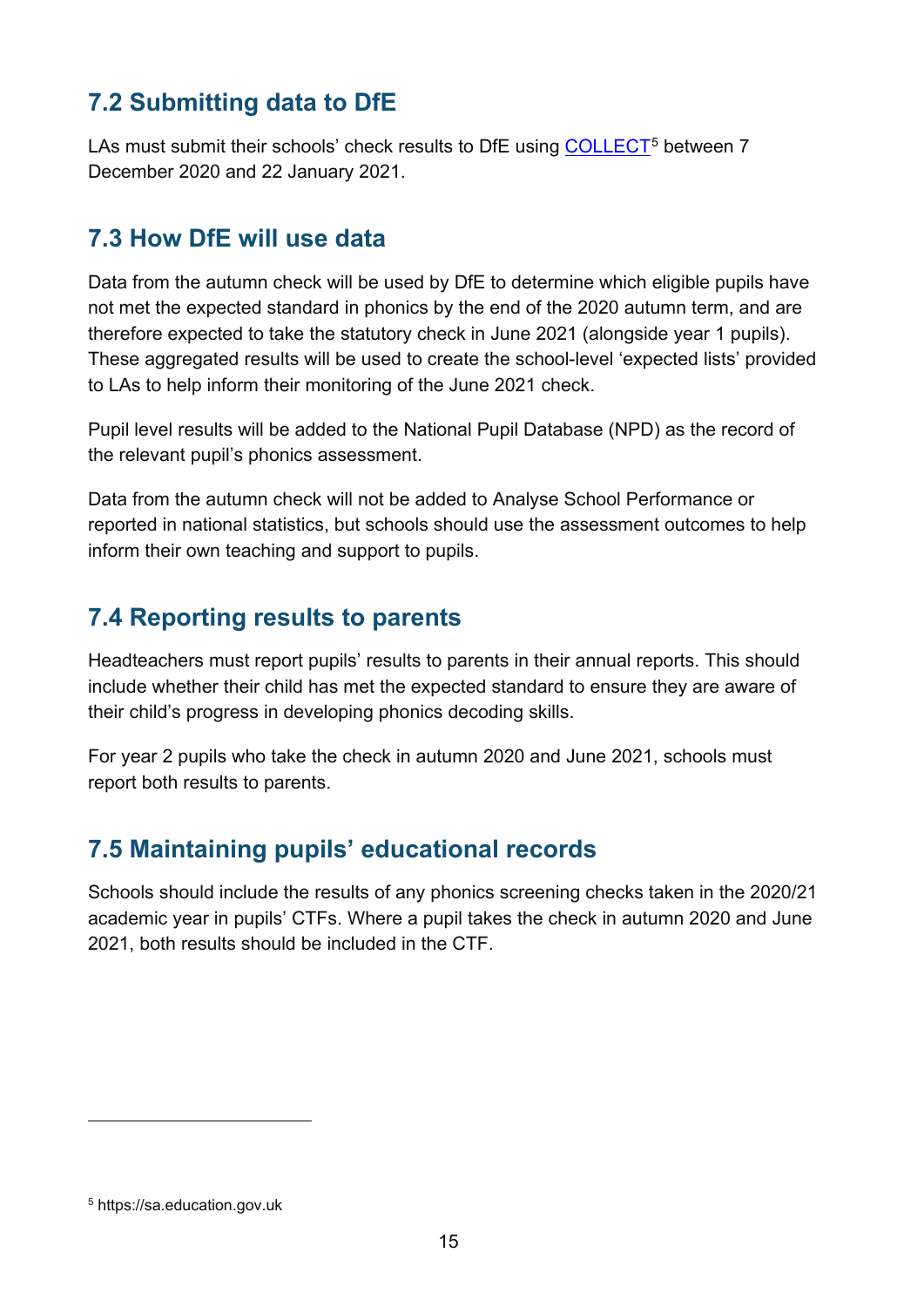# <span id="page-15-0"></span>**8 Further information**

#### <span id="page-15-1"></span>**8.1 General enquiries**

For general enquiries about check administration and access arrangements, contact the national curriculum assessments helpline on 0300 303 3013 or [assessments@education.gov.uk.](mailto:assessments@education.gov.uk)

#### <span id="page-15-2"></span>**8.2 Message us**

For queries relating to access arrangements to meet a pupil's specific needs, schools can 'Message us' in the 'Available activity' section of the Primary Assessment Gateway.

#### <span id="page-15-3"></span>**8.3 Maladministration**

Schools must report any issue with the administration of the check, or any allegations of maladministration, by contacting the national curriculum assessments helpline on 0300 303 3013 or [assessments@education.gov.uk.](mailto:assessments@education.gov.uk)